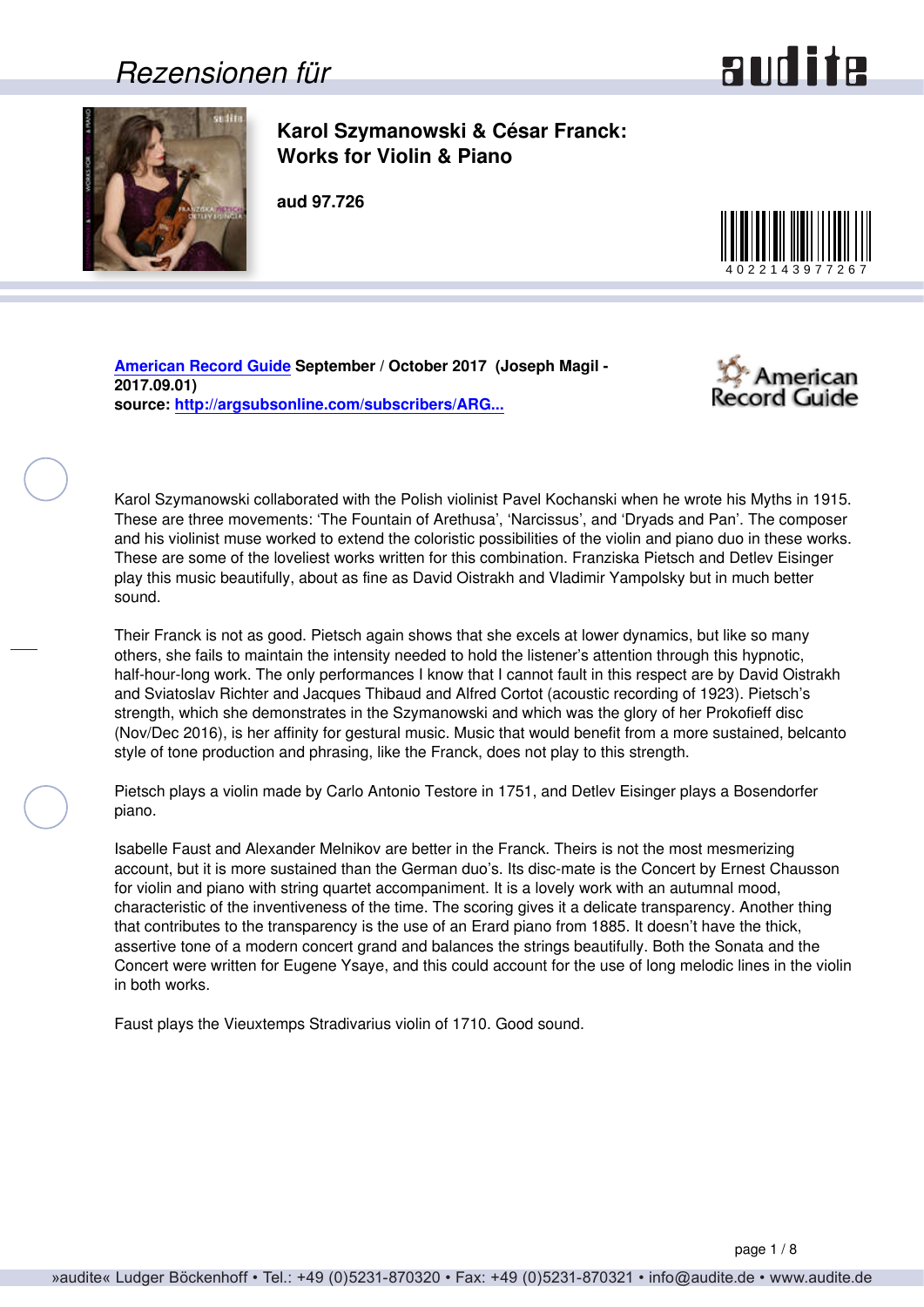<span id="page-1-0"></span>**[CD Journal](http://www.cdjournal.com) 48.11 ( - 2016.11.01)**

Japanische Rezension siehe PDF!

**ClicMag June 2017 ( - 2017.06.01) source: [http://www.clicmusique.com/szymanowski-f...](http://www.clicmusique.com/szymanowski-franck-oeuvres-pour-violon-piano-pietsch-eisinger-p-98171.html)**

Szymanowski's idiosyncratic, often experimental sounds meet the direct musical language of Franck's Romantic Violin Sonata. Franziska Pietsch and Detlev Eisinger bring out the thrilling contrasts with great expressiveness.

*Full review text restrained for copyright reasons.*

**Der neue Merker 21. Juni 2017 (Dr. Ingobert Waltenberger - 1999.11.30) source: [http://der-neue-merker.eu/karol-szymanow...](http://der-neue-merker.eu/karol-szymanowski-cesar-franck-werke-fuer-violine-und-klavier/print)**

**Franziska Pietsch und Detlev Eisinger als kundige Pfadfinder zwischen den Welten**

Wie sie [Franziska Pietsch] es vermag, der extremen Klangsprache in Karol Szymanowskis Romanze Op. 23 oder den Mythes Op. 30 irisierende Facetten zu entlocken, diesem "polnischen Strawinsky" aber auch rhythmisch Paroli zu bieten, ist fantastisch.

*Full review text restrained for copyright reasons.*

**[Fanfare](http://www.fanfaremag.com/) August 2017 (Huntley Dent - 2017.08.01) source: [http://fanfarearchive.com/articles/atop/...](http://fanfarearchive.com/articles/atop/41_1/4113720.az_SZYMANOWSKI_Mythes_30_Romance.html)**

There's an intensity and seriousness to the playing of German violinist Franziska Pietsch that makes her performances compelling. I was taken with the fierceness of her approach to Prokofiev's First Violin Sonata (enthusiastically reviewed in Fanfare 40:2), yet Pietsch can also make the violin "speak" in a wide range of expression, sometimes subtly shaded from note to note. In that regard she reminds me of Christian Tetzlaff, a musician I deeply admire, and now this new release of works by Szymanowski and Franck inclines me to believe in her even more.

For readers unfamiliar with Pietsch's career, here's a sketch from my earlier review. "She was born in East Germany, coddled and supported as a child star by the government, only to be oppressed for two years after her father escaped to the West in 1984. After her own emigration in 1986 and a peripatetic education that included studies with Dorothy DeLay at Juilliard, Pietsch has had a varied career as a concertmaster, touring soloist, and chamber music player. I first noticed her as a member of the accomplished Testore







**Clic Musique!** 

audite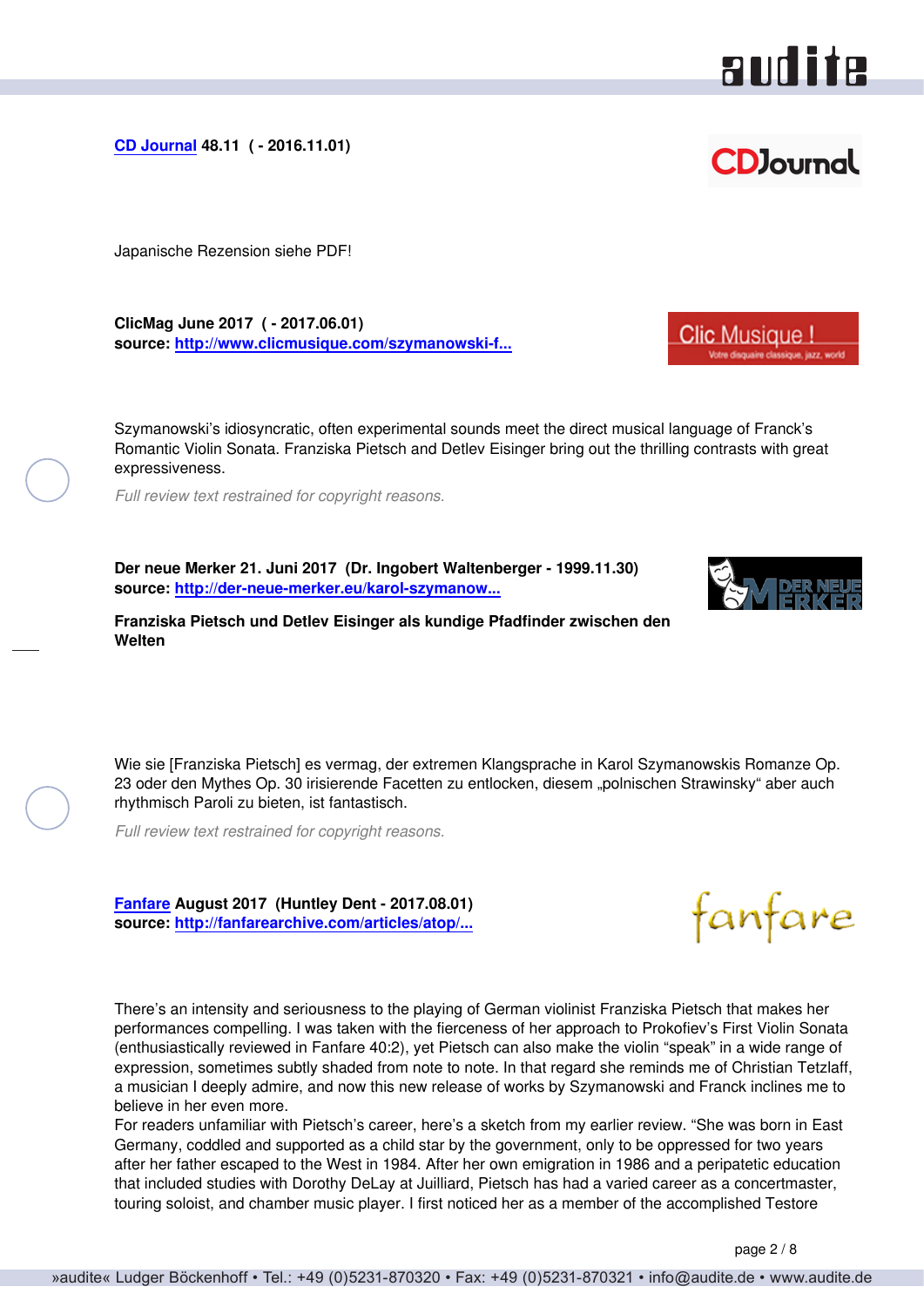Trio, a group she helped found in Germany in 2000 and only recently left in 2015."

To start with the familiar work on the program first, the Franck Violin Sonata, presented as a wedding present to Ysaÿe in 1886, was hugely influential, in that it cemented the genre as a prestigious offering in Parisian musical salons throughout the late Romantic era. The sonata's cyclic form is typical of Franck, and he not only veered away from the tradition of using solo violin works merely as entertaining display pieces, but he also provided an equal partnership for the pianist. (Julia Fischer, who is proficient in both instruments, once commented that having played both parts in recital, she found the piano's contribution more interesting.)

There are plenty of elegant and suave recordings of this sonata, but Pietsch's isn't one of them. She subdues her intensity somewhat in the first movement, but it is unleashed in the second-movement Allegro, only to sink to a suspenseful quiet as the music unfolds. In 2015 there was a superb reading of the Franck Sonata by a stellar pair, Renaud Capuçon and Khatia Buniatishvili (Warner, reviewed in 38:4), and what shone in their performance—spontaneity, passion, and a wide variety of expression—is rivaled here. There are marked differences, though, such as the slower, almost meditative approach that Capuçon and Buniatishvili take in the first movement, her world-class technique in fast passages, and his rounded, lustrous tone. By comparison Pietsch and her pianist Detlev Eisinger, who also appeared on her two previous recital discs, are more urgent, raw, and at times powerful. At the same time, they display real inwardness in the third movement "Recitativo" and keep the sweet, salon-ready finale from sounding cloying. I'd place this performance among the best if you value individuality of interpretation.

Karol Szymanowski was a stylistic chameleon, and even when he tethered a piece to underpinnings of Debussy, Ravel, or Scriabin he quickly took off on his own flights of fancy. His major and probably most original work for violin and piano is Mythes, a three-part suite from 1915 that interprets ancient Greek mythology in highly coloristic, harmonically free forms. The Prelude to the Afternoon of a Faun hovers in the background as the music evokes the metamorphosis of Aratheusa into a fountain, Narcissus becoming enamored of his reflection in a pool, and a chase of woodland nymphs by the god Pan. But Debussy is more programmatic than anything here. As with Schumann, another highly literary composer, Szymanowski's references are oblique.

Of the few top readings I've heard, my standard has been a Melodiya recording of Sviatoslav Richter and Oleg Kagan made in concert from Warsaw in 1982 (released in good broadcast stereo by DOREMI). One can never argue against the excitement and authority of Richter, and the gifted young Kagan was a favorite partner. Yet Pietsch is dazzling in her imaginative ability to make Szymanowski's rhapsodic style come together as musical sense the ear can follow. She's bold and fearless even though this music is generally Impressionistic. The chain of trills in the third piece, "Dyads and Pan," mixed with slides and runs, conveys the mood of hysteria and wild abandon in this erotic chase. Suddenly the mood gives way to faint, whistling harmonics that Pietsch expresses with evocative mystery. In its beauty and drama, this reading goes a long way to revealing Mythes as the masterwork it is. The Romance in D that follows is like a vocalise for violin in the Romantic vein of endless yearning melody. It moves from gentle lyricism to passages of agitated passion, both of which Pietsch manages beautifully.

Franck and Szymanowski can be viewed as opposites in that one affirms every facet of Romanticism while the other is freeing himself from the same Romanticism through experimental harmonies, emotional ambiguousness, and a restless inability to find his place anywhere for long. But the works that Pietsch plays with such involvement and individuality are rhapsodically yearning at the core, not to mention ravishing to the ear. Since I listened to a streaming audio, I can't comment on the program notes or the packaging, but the recorded sound is clear and natural. Strongly recommended.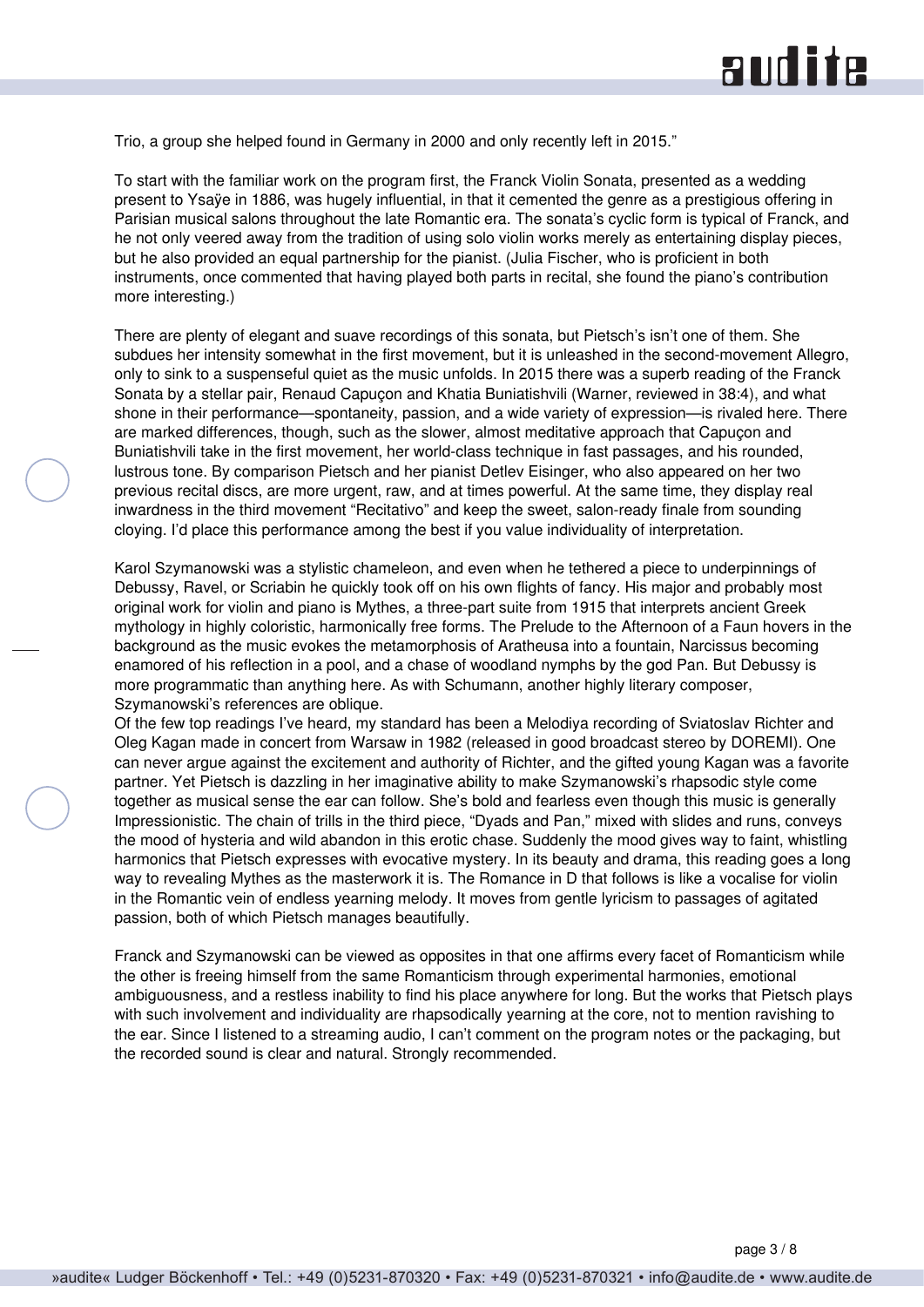#### <span id="page-3-0"></span>**Image Hifi 5/2017 (Heinz Gelking - 2017.10.01)**

**Musik, nichtssagend**

Die Interpreten lassen sich die Gelegenheit nicht entgehen, in ihren auf Augenhöhe geführten Dialogen auch einmal zu schwelgen, bleiben aber wieder vor allem: überlegene Gestalter.

*Full review text restrained for copyright reasons.*

**[iTunes](http://www.apple.com/de/itunes/) 28.04.2017 ( - 2017.04.28) source: [https://itunes.apple.com/album/id1216646...](https://itunes.apple.com/album/id1216646597?app=itunes)**

Positionierung Startseite siehe PDF!

**RBB Kulturradio 30.03.2017 (Hans Ackermann - 2017.03.30) source: [http://www.kulturradio.de/rezensionen/cd...](http://www.kulturradio.de/rezensionen/cd/2017/03/Syzmanowski-Franck.html)**

Preiswürdig – Franziska Pietsch und Detlev Eisinger bringen mit ihrer neuen CD den Umbruch einer Jahrhundertwende zum Ausdruck, lassen höchst spannende klangliche Kontraste hörbar werden – und sich zu kompromisslos schönen wie extremen Klängen beflügeln.

Auf ihrer neuen CD spielen die Geigerin Franziska Pietsch und der Pianist Detlev Eisinger Kammermusik von César Franck und Karol Szymanowski. Komponisten, die erst auf den zweiten Blick zusammenpassen: der französische Spätromantiker César Franck und der moderne Impressionist Karol Szymanowski, der genau 60 Jahre nach Franck im Jahr 1882 geboren wurde.

Die Werke dieser beiden Komponisten liegen allerdings vom Entstehungsjahr einigermaßen nahe beieinander: Francks Violinsonate A-Dur wurde 1886 als vollendetes Spätwerk komponiert, Szymanowskis experimentelle "Mythes – Trois Poems op. 30" und die "Romanze op. 23" sind Werke aus den Jahren 1910 und 1915.

Somit bringt die CD den Umbruch der Jahrhundertwende zum Ausdruck, lässt klangliche Kontraste hörbar werden, Kontraste zwischen Harmonie und Atonalität, Süße und Rauheit, Gefühl und Gedanke.

#### Kontraste

Der höchst spannende Kontrast zwischen der vollendeten romantischen Klangwelt Francks und der experimentellen Modernität Szymanowskis beflügelt Franziska Pietsch und Detlev Eisinger zu kompromisslos schönen wie extremen Klängen.

Die Konsequenz, mit der besonders Szymanowskis Musik die Geigerin in die Höhe treibt, muss eine Interpretin allerdings auch spieltechnisch zu tragen im Stande sein – was für die bei Ulf Hoelscher ausgebildete Franziska Pietsch kein Problem darstellt. Ebenso souverän vertritt sie mit ihrer "Testore"-Geige von 1751 die Rauheit als bewusste Klangentscheidung.



image hifi



**Ulturradio**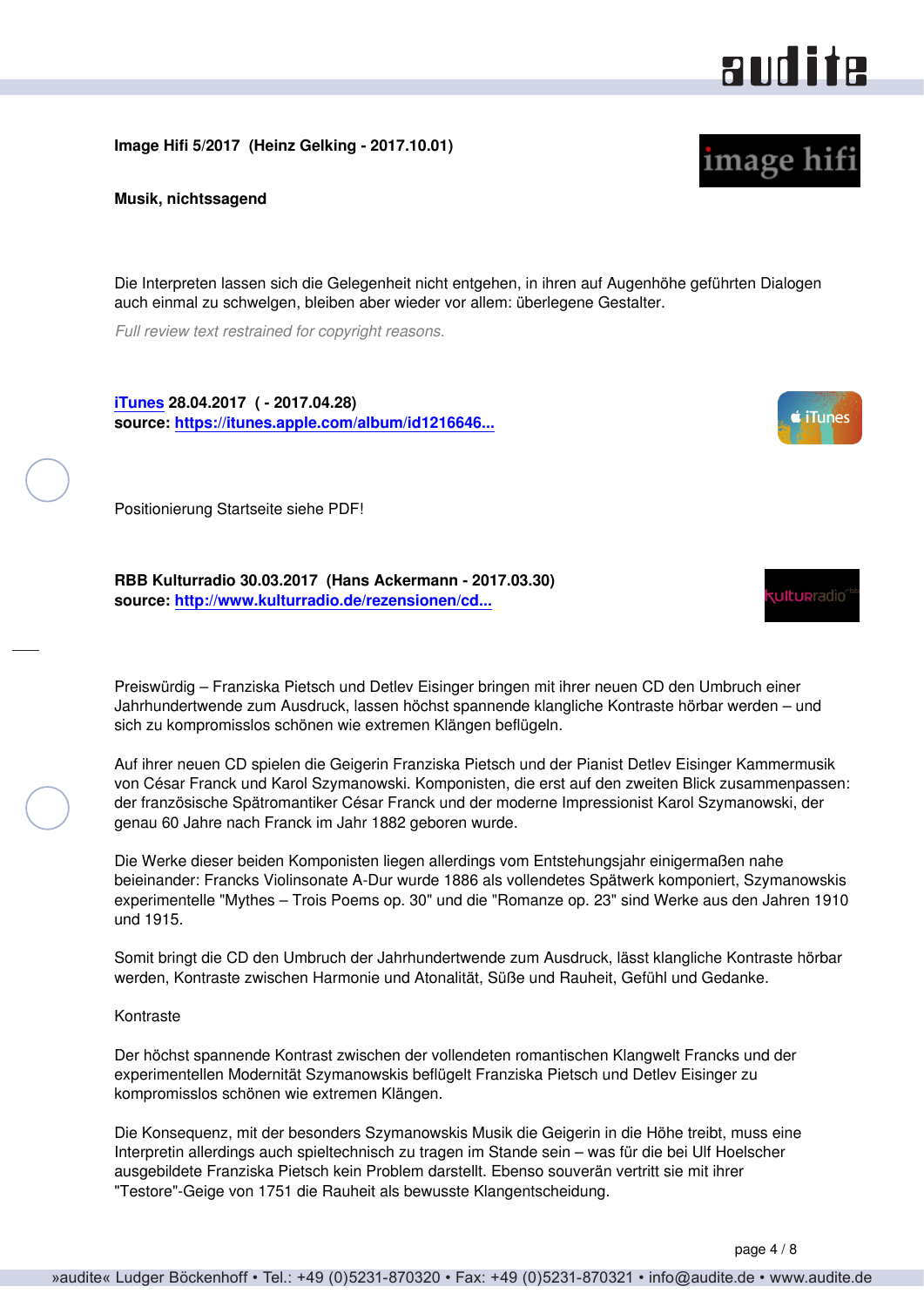## audite

#### <span id="page-4-0"></span>**Gleichberechtigt**

Beide Musiker musizieren auf höchstem Niveau und als gleichberechtigte Partner im jederzeit echten, aufeinander bezogenen künstlerischen Dialog. Geradezu greifbar werden die musikalischen Bewegungen, mal voneinander weg, dann wieder aufeinander zu – wunderbar wie Franziska Pietsch und Detlev Eisinger auch auf ihrer dritten gemeinsamen CD musikalisch immer wieder zusammenfinden.

#### Preiswürdig

Mit der Einspielung der drei Violinsonaten von Edward Grieg war das Duo Pietsch-Eisinger 2015 bereits für den Preis der Deutschen Schallplattenkritik nominiert. Das neue Album kann mühelos an den damals gesetzten Qualitätsstandard anschließen. Kaum vorstellbar, dass Kammermusik intensiver klingen kann, als auf dieser, in der Berliner Jesus-Christus-Kirche hervorragend aufgenommenen CD.

#### **Record Geijutsu 11/2018 (Oki Nakamura - 2018.11.01)**

Japanische Rezension siehe PDF!

#### **Süddeutsche Zeitung Magazin Heft 26/2019 27. Juni 2019 (Carolin Pirich - 2019.06.27)**

#### **GEGEN DEN STRICH**

*Als sie jung war, blockierte die DDR ihre Karriere. Jetzt stößt sie an die Grenzen der Musikbranche. Aber Grenzen sind ihre Spezialität: die erstaunliche Geschichte der Ausnahmegeigerin Franziska Pietsch*

#### GEGEN DEN STRICH

*Full review text restrained for copyright reasons.*

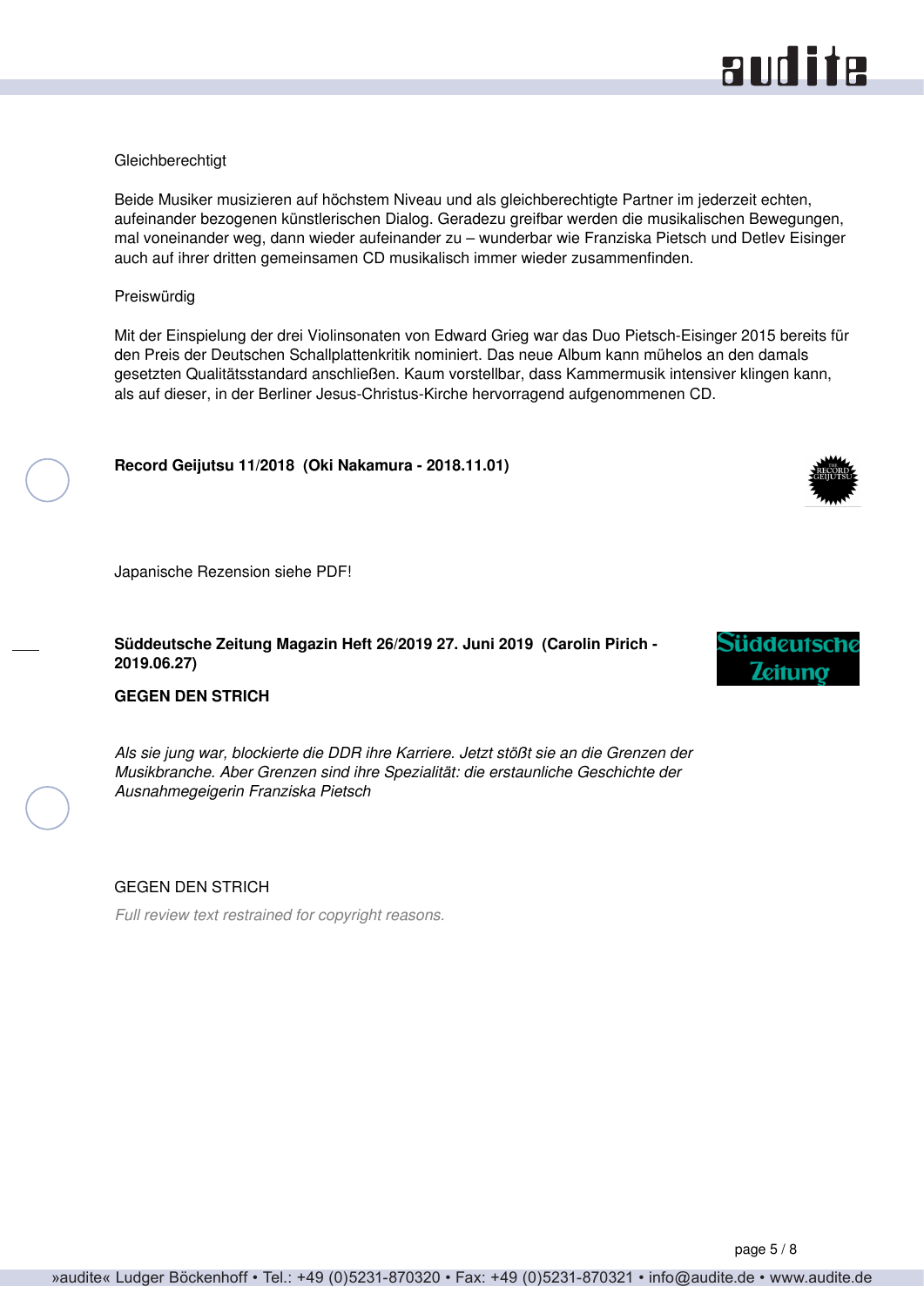<span id="page-5-0"></span>**SWR 2.6.2017 (Dorothea Bossert - 2017.06.02) source: [http://www.swr.de/swr2/musik/cd-tipps/sz...](http://www.swr.de/swr2/musik/cd-tipps/szymanowski-franck-werke-fuer-violine-und-klavier-pietsch-eisinger/-/id=12628344/did=19641)**

#### **Uneitel, aber in jedem Moment betörend**

*Franziska Pietsch und Detlev Eisinger spielen Werke für Violine und Klavier von Szymanowski und Franck*

völlig uneitel, aber in jedem Moment betörend – kristalline Klarheit, zart flirrende Farbspiele, bei denen die Grenzen zwischen den Instrumenten zu verschwimmen scheinen, eine Melodik, die mehr lasziv-erotischer Tanz als Melodie zu sein scheint – ich war hingerissen, als ich dieses Stück zum ersten Mal hörte und bin es noch. Eine fantastische Einspielung!

*Full review text restrained for copyright reasons.*

**[www.pizzicato.lu](http://www.pizzicato.lu) 18/07/2017 (Uwe Krusch - 2017.07.18) source: [https://www.pizzicato.lu/berauschende-ex...](https://www.pizzicato.lu/berauschende-expressivitat/)**

**Gegensätze vereint**

Für die Geigerin Franziska Pietsch ist César Franck der Protagonist der romantischen Welt, die einen so heilen und geschlossenen Eindruck macht. Szymanowski dagegen ist einerseits noch mit dieser Stimmung vertraut, andererseits bricht er neuen Ausdrucksformen und Techniken Bahn und eröffnet damit der Komposition von Violinwerken im Zwanzigsten Jahrhundert neue Möglichkeiten, die auch tonale Weiterungen einschließen. Damit ist er auch ein Neubegründer polnischer Kunstmusik. In seine Kompositionen fließen musikalische Momente aus aller Welt ein, die er bei Reisen aufsaugte.

Franziska Pietsch, in ihrer Jugend noch in der DDR und deren System aufgewachsen, kam 1986 in die Bundesrepublik. Neben Jahren als Konzertmeisterin ist sie Kammermusikerin. Detlev Eisinger erhielt seine Ausbildung in München und begann anschließend seine internationale Konzerttätigkeit. Seit 2012 treten sie im Duo auf.

Wenn man die Gedanken der Geigerin zu den Gegensätzen liest, ist man verwundert, dass diese auf der Aufnahme gar nicht so exzessiv deutlich werden. Der Franck wird ganz klar in diesem wohligen Kopfkino dargeboten. Die Künstler sind natürlich intelligent genug, keine kitschige Romantik zu liefern, sondern einfach eine rundum in warme Farben getauchte Landschaft oder Stimmung. Dabei fällt auf, dass sie den Einstieg in die Franck-Sonate mit großer innerer Ruhe und Entspanntheit angehen, wo andere von vornherein kräftig artikulieren. Die Intensität entwickelt sich erst im Verlaufe der Darbietung.

Im Hinblick auf den behaupteten Gegensatz zwischen den beiden Komponisten entwerfen die Künstler auch beim Szymanowski durchaus intensive romantisch wirkende Klänge, die auch die technischen und gestalterischen Neuigkeiten nicht verschweigt. Aber diese Aufnahme ist im Vergleich zu anderen so rund und volltönend, dass man jedem Hörer, der eigentlich vor neueren Tönen zurückschreckt, diese Interpretation wärmstens empfehlen kann.

Violinist Franziska Pietsch and pianist Detlev Eisinger prove fantastic musicians in this compelling Szymanowski and Franck program. Highly recommended!

### audite

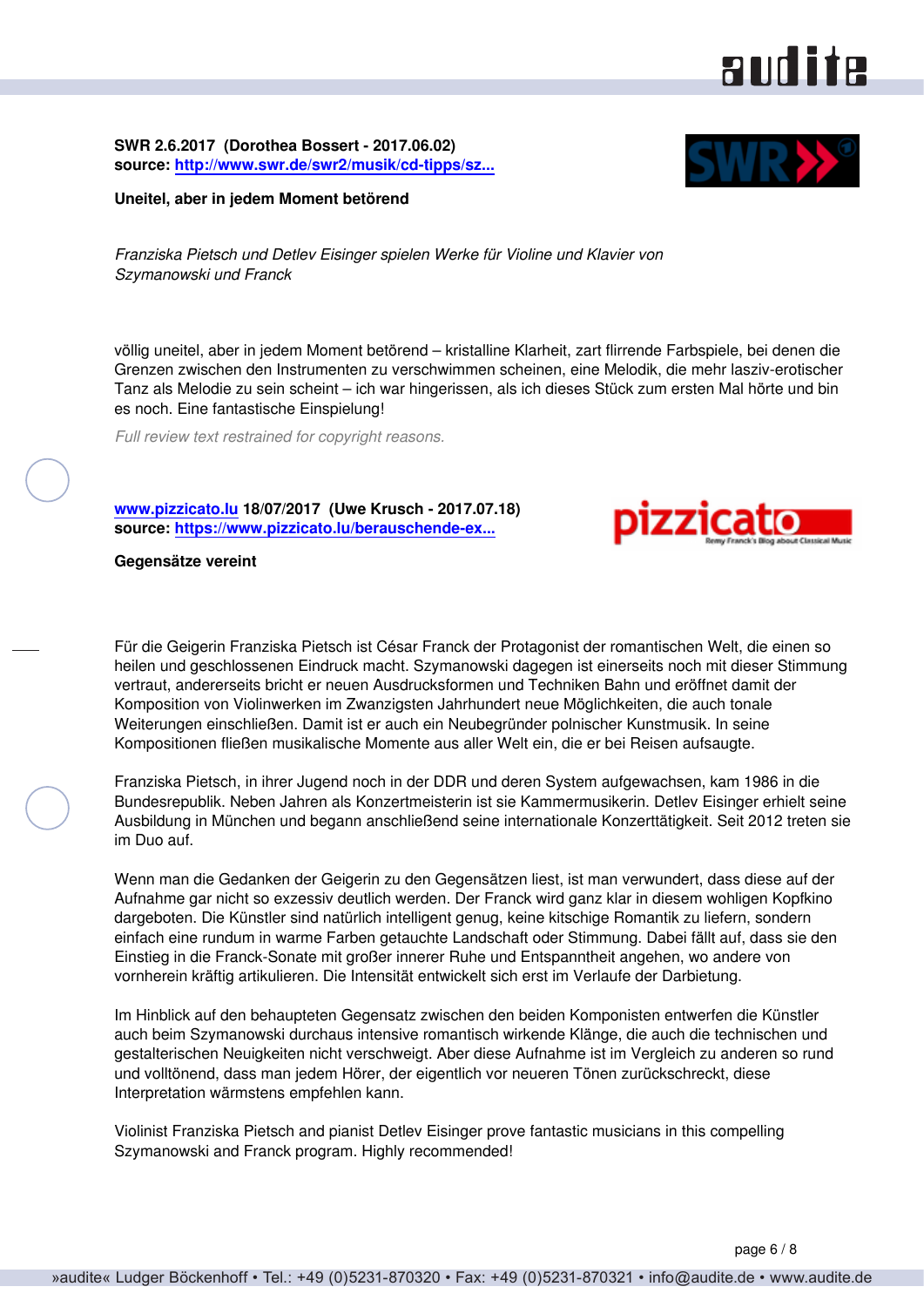### audite

<span id="page-6-0"></span>**[www.pizzicato.lu](http://www.pizzicato.lu) 18/07/2017 (Guy Engels - 2017.07.18) source: [https://www.pizzicato.lu/berauschende-ex...](https://www.pizzicato.lu/berauschende-expressivitat/)**



#### **Berauschende Expressivität**

Karol Szymanowski hatte ein schweres Erbe zu tragen als auserkorener und überdies legitimer Nachfolger von Frédéric Chopin in Polen. «Szymanowski kennt noch die Spätromantik, aber er bewegt sich immer an der Grenze der Tonalität und schreitet bereits voran in die Moderne», notiert Franziska Pietsch im Booklet dieser neuen gemeinsamen Produktion mit dem Pianisten Detlev Eisinger.

In diesem Spagat, diesem Brückenschlag zwischen Altem und Neuem liegt Szymanowskis Originalität. Sie klar und unmissverständlich darzustellen, fordert den ganzen Interpreten. Szymanowskis Triptychon 'Mythen' ist nicht nur technisch äußerst anspruchsvoll, sondern verlangt auch vollkommenes musikalisches Engagement, quasi eine Verschmelzung mit dem Werk.

Mit den ersten Klängen der 'Drei Gedichte' op. 30 kann man sich der Sogwirkung, die das Spiel des Duos Pietsch/Eisinger entfaltet, nicht mehr entziehen. Man folgt blindlings beiden Musikern durch die Mäander seelischer Empfindlichkeiten.

Franziska Pietsch lässt ihren Bogen in poetischer Entspanntheit gleiten. Kein Akzent ist übertrieben, keine Phrase bleibt unausgekostet. Szymanowskis Musik blüht in ihrer prächtigsten Lyrik und Expressivität auf – mal als ein zärtlicher, intimer Hauch, mal als ein innerer Aufschrei und Wettstreit dissonanter Gefühle.

Nicht minder mitreißend ist Francks A-Dur-Sonate, die hier in robuster Romantik, stürmisch drängend und mit melodischem Schmelz erklingt.

**[www.spotify.com](https://www.spotify.com) 28.04.2017 ( - 2017.04.28) source: [https://play.spotify.com/album/3NUif15Fa...](https://play.spotify.com/album/3NUif15Faau2OKutrid5fN?play=true&utm_source=open.spotify.com&utm_medium=open)**



Positionierung Startseite siehe PDF!

**Yomiuri Shimbun 18.10.2018 ( - 2018.10.18)**



Japanische Rezension siehe PDF!